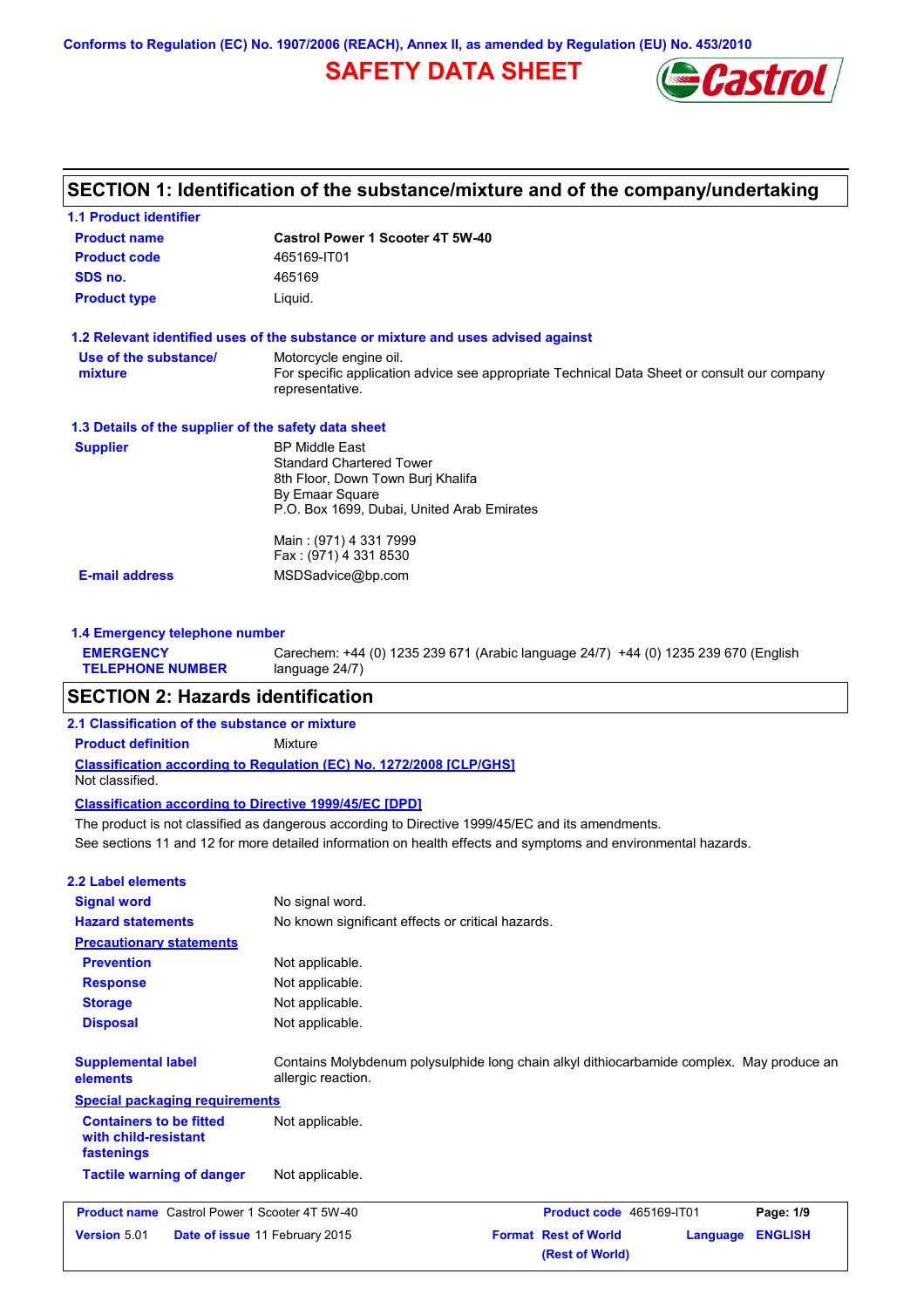# **SECTION 2: Hazards identification**

### **2.3 Other hazards**

**Other hazards which do** 

**not result in classification** Defatting to the skin. USED ENGINE OILS Used engine oil may contain hazardous components which have the potential to cause skin cancer. See Toxicological Information, section 11 of this Safety Data Sheet.

### **SECTION 3: Composition/information on ingredients**

**Substance/mixture** Mixture

Chemically modified base oil Proprietary performance additives.

|                                                               |            |             |                 | <b>Classification</b>                                |             |  |
|---------------------------------------------------------------|------------|-------------|-----------------|------------------------------------------------------|-------------|--|
| <b>Product/ingredient</b><br>name                             | CAS no.    | %           | 67/548/EEC      | <b>Regulation (EC) No.</b><br><b>1272/2008 [CLP]</b> | <b>Type</b> |  |
| Distillates (petroleum),<br>hydrotreated, heavy<br>paraffinic | 64742-54-7 | $≥50 - 575$ | Not classified. | Asp. Tox. 1, H304                                    | [1] [2]     |  |

### **See Section 16 for the full text of the H statements declared above.**

Type

[1] Substance classified with a health or environmental hazard

[2] Substance with a workplace exposure limit

[3] Substance meets the criteria for PBT according to Regulation (EC) No. 1907/2006, Annex XIII

[4] Substance meets the criteria for vPvB according to Regulation (EC) No. 1907/2006, Annex XIII

[5] Substance of equivalent concern

Occupational exposure limits, if available, are listed in Section 8.

# **SECTION 4: First aid measures**

### **4.1 Description of first aid measures**

| <b>Eye contact</b>                | In case of contact, immediately flush eyes with plenty of water for at least 15 minutes. Eyelids<br>should be held away from the eyeball to ensure thorough rinsing. Check for and remove any<br>contact lenses. Get medical attention. |
|-----------------------------------|-----------------------------------------------------------------------------------------------------------------------------------------------------------------------------------------------------------------------------------------|
| <b>Skin contact</b>               | Wash skin thoroughly with soap and water or use recognised skin cleanser. Remove<br>contaminated clothing and shoes. Wash clothing before reuse. Clean shoes thoroughly before<br>reuse. Get medical attention if irritation develops.  |
| <b>Inhalation</b>                 | If inhaled, remove to fresh air. Get medical attention if symptoms appear.                                                                                                                                                              |
| <b>Ingestion</b>                  | Do not induce vomiting unless directed to do so by medical personnel. Get medical attention if<br>symptoms occur.                                                                                                                       |
| <b>Protection of first-aiders</b> | No action shall be taken involving any personal risk or without suitable training.                                                                                                                                                      |

### **4.2 Most important symptoms and effects, both acute and delayed**

See Section 11 for more detailed information on health effects and symptoms.

### **4.3 Indication of any immediate medical attention and special treatment needed**

**Notes to physician** Treatment should in general be symptomatic and directed to relieving any effects.

### **SECTION 5: Firefighting measures**

| 5.1 Extinguishing media                         |                                                                                     |
|-------------------------------------------------|-------------------------------------------------------------------------------------|
| <b>Suitable extinguishing</b><br>media          | In case of fire, use foam, dry chemical or carbon dioxide extinguisher or spray.    |
| Unsuitable extinguishing<br>media               | Do not use water jet.                                                               |
|                                                 | 5.2 Special hazards arising from the substance or mixture                           |
| <b>Hazards from the</b><br>substance or mixture | In a fire or if heated, a pressure increase will occur and the container may burst. |
|                                                 |                                                                                     |

### **Hazardous combustion products** Combustion products may include the following: carbon oxides (CO, CO2) (carbon monoxide, carbon dioxide)

### **5.3 Advice for firefighters**

| <b>Product name</b> Castrol Power 1 Scooter 4T 5W-40 |                                       | <b>Product code</b> 465169-IT01 |                             | Page: 2/9        |  |
|------------------------------------------------------|---------------------------------------|---------------------------------|-----------------------------|------------------|--|
| <b>Version 5.01</b>                                  | <b>Date of issue 11 February 2015</b> |                                 | <b>Format Rest of World</b> | Language ENGLISH |  |
|                                                      |                                       |                                 | (Rest of World)             |                  |  |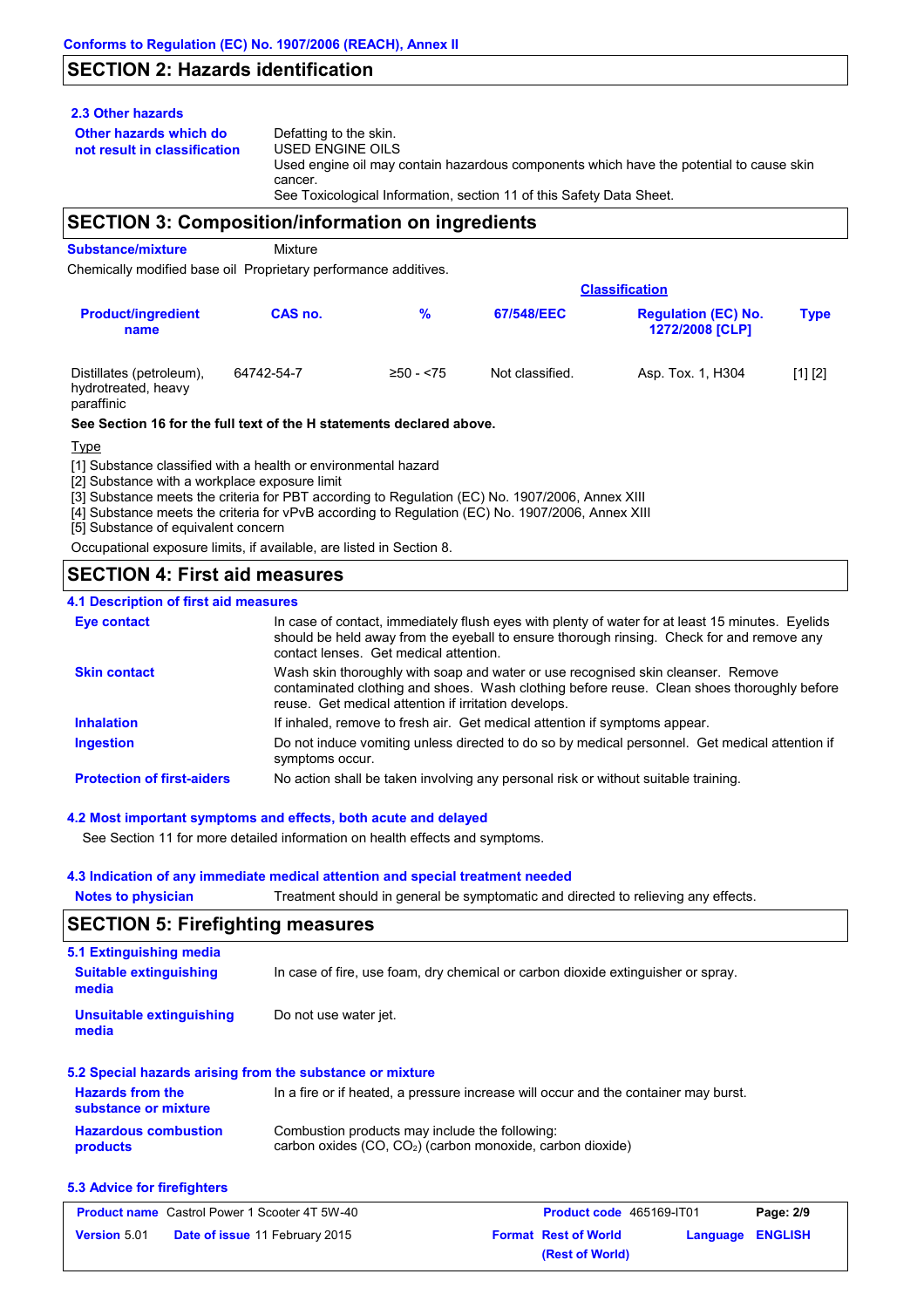# **SECTION 5: Firefighting measures**

| <b>Special precautions for</b><br>fire-fighters          | Promptly isolate the scene by removing all persons from the vicinity of the incident if there is a<br>fire. No action shall be taken involving any personal risk or without suitable training.                                                                                            |
|----------------------------------------------------------|-------------------------------------------------------------------------------------------------------------------------------------------------------------------------------------------------------------------------------------------------------------------------------------------|
| <b>Special protective</b><br>equipment for fire-fighters | Fire-fighters should wear appropriate protective equipment and self-contained breathing<br>apparatus (SCBA) with a full face-piece operated in positive pressure mode. Clothing for fire-<br>fighters (including helmets, protective boots and gloves) conforming to European standard EN |
|                                                          | 469 will provide a basic level of protection for chemical incidents.                                                                                                                                                                                                                      |

# **SECTION 6: Accidental release measures**

|                                                          | 6.1 Personal precautions, protective equipment and emergency procedures                                                                                                                                                                                                                                                                                                                        |
|----------------------------------------------------------|------------------------------------------------------------------------------------------------------------------------------------------------------------------------------------------------------------------------------------------------------------------------------------------------------------------------------------------------------------------------------------------------|
| For non-emergency<br>personnel                           | No action shall be taken involving any personal risk or without suitable training. Evacuate<br>surrounding areas. Keep unnecessary and unprotected personnel from entering. Do not touch<br>or walk through spilt material. Floors may be slippery; use care to avoid falling. Put on<br>appropriate personal protective equipment.                                                            |
| For emergency responders                                 | If specialised clothing is required to deal with the spillage, take note of any information in<br>Section 8 on suitable and unsuitable materials. See also the information in "For non-<br>emergency personnel".                                                                                                                                                                               |
| <b>6.2 Environmental</b><br>precautions                  | Avoid dispersal of spilt material and runoff and contact with soil, waterways, drains and sewers.<br>Inform the relevant authorities if the product has caused environmental pollution (sewers,<br>waterways, soil or air).                                                                                                                                                                    |
| 6.3 Methods and material for containment and cleaning up |                                                                                                                                                                                                                                                                                                                                                                                                |
| <b>Small spill</b>                                       | Stop leak if without risk. Move containers from spill area. Absorb with an inert material and<br>place in an appropriate waste disposal container. Dispose of via a licensed waste disposal<br>contractor.                                                                                                                                                                                     |
| <b>Large spill</b>                                       | Stop leak if without risk. Move containers from spill area. Prevent entry into sewers, water<br>courses, basements or confined areas. Contain and collect spillage with non-combustible,<br>absorbent material e.g. sand, earth, vermiculite or diatomaceous earth and place in container<br>for disposal according to local regulations. Dispose of via a licensed waste disposal contractor. |
| 6.4 Reference to other<br><b>sections</b>                | See Section 1 for emergency contact information.<br>See Section 5 for firefighting measures.<br>See Section 8 for information on appropriate personal protective equipment.<br>See Section 12 for environmental precautions.<br>See Section 13 for additional waste treatment information.                                                                                                     |

# **SECTION 7: Handling and storage**

| 7.1 Precautions for safe handling                                                    |                                                                                                                                                                                                                                                                                                                                                                                                                                                                                          |
|--------------------------------------------------------------------------------------|------------------------------------------------------------------------------------------------------------------------------------------------------------------------------------------------------------------------------------------------------------------------------------------------------------------------------------------------------------------------------------------------------------------------------------------------------------------------------------------|
| <b>Protective measures</b>                                                           | Put on appropriate personal protective equipment.                                                                                                                                                                                                                                                                                                                                                                                                                                        |
| <b>Advice on general</b><br>occupational hygiene                                     | Eating, drinking and smoking should be prohibited in areas where this material is handled,<br>stored and processed. Wash thoroughly after handling. Remove contaminated clothing and<br>protective equipment before entering eating areas. See also Section 8 for additional<br>information on hygiene measures.                                                                                                                                                                         |
| <b>7.2 Conditions for safe</b><br>storage, including any<br><i>incompatibilities</i> | Store in accordance with local requiations. Store in a dry, cool and well-ventilated area, away<br>from incompatible materials (see Section 10). Keep away from heat and direct sunlight. Keep<br>container tightly closed and sealed until ready for use. Containers that have been opened must<br>be carefully resealed and kept upright to prevent leakage. Store and use only in equipment/<br>containers designed for use with this product. Do not store in unlabelled containers. |
| <b>Not suitable</b>                                                                  | Prolonged exposure to elevated temperature.                                                                                                                                                                                                                                                                                                                                                                                                                                              |
| 7.3 Specific end use(s)                                                              |                                                                                                                                                                                                                                                                                                                                                                                                                                                                                          |

### **Recommendations**

### See section 1.2 and Exposure scenarios in annex, if applicable.

# **SECTION 8: Exposure controls/personal protection**

### **8.1 Control parameters**

### **Occupational exposure limits**

**Product/ingredient name Exposure limit values** 

### Distillates (petroleum), hydrotreated, heavy paraffinic **ACGIH TLV (United States).**

TWA: 5 mg/m<sup>3</sup> 8 hours. Issued/Revised: 11/2009 Form: Inhalable fraction Whilst specific OELs for certain components may be shown in this section, other components may be present in any mist,

vapour or dust produced. Therefore, the specific OELs may not be applicable to the product as a whole and are provided for guidance only.

| <b>Product name</b> Castrol Power 1 Scooter 4T 5W-40 |                                       | <b>Product code</b> 465169-IT01 | Page: 3/9               |
|------------------------------------------------------|---------------------------------------|---------------------------------|-------------------------|
| <b>Version 5.01</b>                                  | <b>Date of issue 11 February 2015</b> | <b>Format Rest of World</b>     | <b>Language ENGLISH</b> |
|                                                      |                                       | (Rest of World)                 |                         |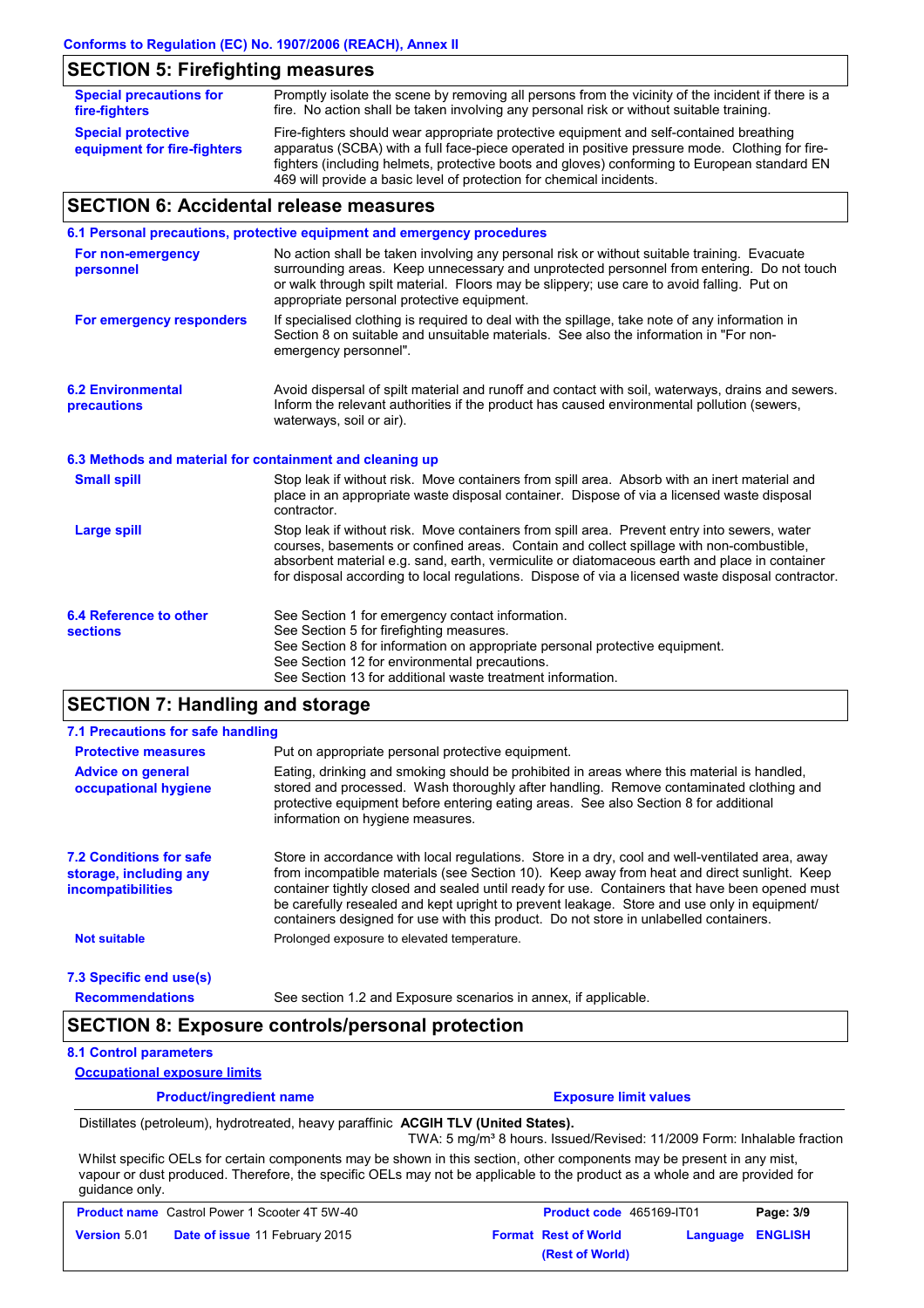# **SECTION 8: Exposure controls/personal protection**

| <b>Recommended monitoring</b><br>procedures                    | If this product contains ingredients with exposure limits, personal, workplace atmosphere or<br>biological monitoring may be required to determine the effectiveness of the ventilation or other<br>control measures and/or the necessity to use respiratory protective equipment. Reference<br>should be made to monitoring standards, such as the following: European Standard EN 689<br>(Workplace atmospheres - Guidance for the assessment of exposure by inhalation to chemical<br>agents for comparison with limit values and measurement strategy) European Standard EN<br>14042 (Workplace atmospheres - Guide for the application and use of procedures for the<br>assessment of exposure to chemical and biological agents) European Standard EN 482<br>(Workplace atmospheres - General requirements for the performance of procedures for the<br>measurement of chemical agents) Reference to national guidance documents for methods for<br>the determination of hazardous substances will also be required. |
|----------------------------------------------------------------|----------------------------------------------------------------------------------------------------------------------------------------------------------------------------------------------------------------------------------------------------------------------------------------------------------------------------------------------------------------------------------------------------------------------------------------------------------------------------------------------------------------------------------------------------------------------------------------------------------------------------------------------------------------------------------------------------------------------------------------------------------------------------------------------------------------------------------------------------------------------------------------------------------------------------------------------------------------------------------------------------------------------------|
| <b>Derived No Effect Level</b>                                 |                                                                                                                                                                                                                                                                                                                                                                                                                                                                                                                                                                                                                                                                                                                                                                                                                                                                                                                                                                                                                            |
| No DNELs/DMELs available.                                      |                                                                                                                                                                                                                                                                                                                                                                                                                                                                                                                                                                                                                                                                                                                                                                                                                                                                                                                                                                                                                            |
| <b>Predicted No Effect Concentration</b><br>No PNECs available |                                                                                                                                                                                                                                                                                                                                                                                                                                                                                                                                                                                                                                                                                                                                                                                                                                                                                                                                                                                                                            |
| <b>8.2 Exposure controls</b>                                   |                                                                                                                                                                                                                                                                                                                                                                                                                                                                                                                                                                                                                                                                                                                                                                                                                                                                                                                                                                                                                            |
| <b>Appropriate engineering</b><br><b>controls</b>              | Provide exhaust ventilation or other engineering controls to keep the relevant airborne<br>concentrations below their respective occupational exposure limits.<br>All activities involving chemicals should be assessed for their risks to health, to ensure<br>exposures are adequately controlled. Personal protective equipment should only be considered<br>after other forms of control measures (e.g. engineering controls) have been suitably evaluated.<br>Personal protective equipment should conform to appropriate standards, be suitable for use, be<br>kept in good condition and properly maintained.<br>Your supplier of personal protective equipment should be consulted for advice on selection and<br>appropriate standards. For further information contact your national organisation for standards.<br>The final choice of protective equipment will depend upon a risk assessment. It is important to<br>ensure that all items of personal protective equipment are compatible.                    |
| <b>Individual protection measures</b>                          |                                                                                                                                                                                                                                                                                                                                                                                                                                                                                                                                                                                                                                                                                                                                                                                                                                                                                                                                                                                                                            |
| <b>Hygiene measures</b>                                        | Wash hands, forearms and face thoroughly after handling chemical products, before eating,<br>smoking and using the lavatory and at the end of the working period. Ensure that eyewash<br>stations and safety showers are close to the workstation location.                                                                                                                                                                                                                                                                                                                                                                                                                                                                                                                                                                                                                                                                                                                                                                |
| <b>Respiratory protection</b>                                  | Respiratory protective equipment is not normally required where there is adequate natural or<br>local exhaust ventilation to control exposure.<br>In case of insufficient ventilation, wear suitable respiratory equipment.<br>The correct choice of respiratory protection depends upon the chemicals being handled, the<br>conditions of work and use, and the condition of the respiratory equipment. Safety procedures<br>should be developed for each intended application. Respiratory protection equipment should<br>therefore be chosen in consultation with the supplier/manufacturer and with a full assessment<br>of the working conditions.                                                                                                                                                                                                                                                                                                                                                                    |
| <b>Eye/face protection</b>                                     | Safety glasses with side shields.                                                                                                                                                                                                                                                                                                                                                                                                                                                                                                                                                                                                                                                                                                                                                                                                                                                                                                                                                                                          |
| <b>Skin protection</b><br><b>Hand protection</b>               | <b>General Information:</b>                                                                                                                                                                                                                                                                                                                                                                                                                                                                                                                                                                                                                                                                                                                                                                                                                                                                                                                                                                                                |
|                                                                | Because specific work environments and material handling practices vary, safety procedures<br>should be developed for each intended application. The correct choice of protective gloves<br>depends upon the chemicals being handled, and the conditions of work and use. Most gloves<br>provide protection for only a limited time before they must be discarded and replaced (even the<br>best chemically resistant gloves will break down after repeated chemical exposures).                                                                                                                                                                                                                                                                                                                                                                                                                                                                                                                                           |
|                                                                | Gloves should be chosen in consultation with the supplier / manufacturer and taking account of<br>a full assessment of the working conditions.                                                                                                                                                                                                                                                                                                                                                                                                                                                                                                                                                                                                                                                                                                                                                                                                                                                                             |
|                                                                | Recommended: Nitrile gloves.<br><b>Breakthrough time:</b>                                                                                                                                                                                                                                                                                                                                                                                                                                                                                                                                                                                                                                                                                                                                                                                                                                                                                                                                                                  |
|                                                                | Breakthrough time data are generated by glove manufacturers under laboratory test conditions<br>and represent how long a glove can be expected to provide effective permeation resistance. It<br>is important when following breakthrough time recommendations that actual workplace<br>conditions are taken into account. Always consult with your glove supplier for up-to-date<br>technical information on breakthrough times for the recommended glove type.<br>Our recommendations on the selection of gloves are as follows:                                                                                                                                                                                                                                                                                                                                                                                                                                                                                         |
|                                                                | Continuous contact:                                                                                                                                                                                                                                                                                                                                                                                                                                                                                                                                                                                                                                                                                                                                                                                                                                                                                                                                                                                                        |
|                                                                | Gloves with a minimum breakthrough time of 240 minutes, or >480 minutes if suitable gloves<br>can be obtained.                                                                                                                                                                                                                                                                                                                                                                                                                                                                                                                                                                                                                                                                                                                                                                                                                                                                                                             |
| <b>Product name</b> Castrol Power 1 Scooter 4T 5W-40           | Product code 465169-IT01<br>Page: 4/9                                                                                                                                                                                                                                                                                                                                                                                                                                                                                                                                                                                                                                                                                                                                                                                                                                                                                                                                                                                      |
| <b>Version 5.01</b>                                            | <b>Format Rest of World</b><br>Date of issue 11 February 2015<br><b>Language ENGLISH</b>                                                                                                                                                                                                                                                                                                                                                                                                                                                                                                                                                                                                                                                                                                                                                                                                                                                                                                                                   |

**(Rest of World)**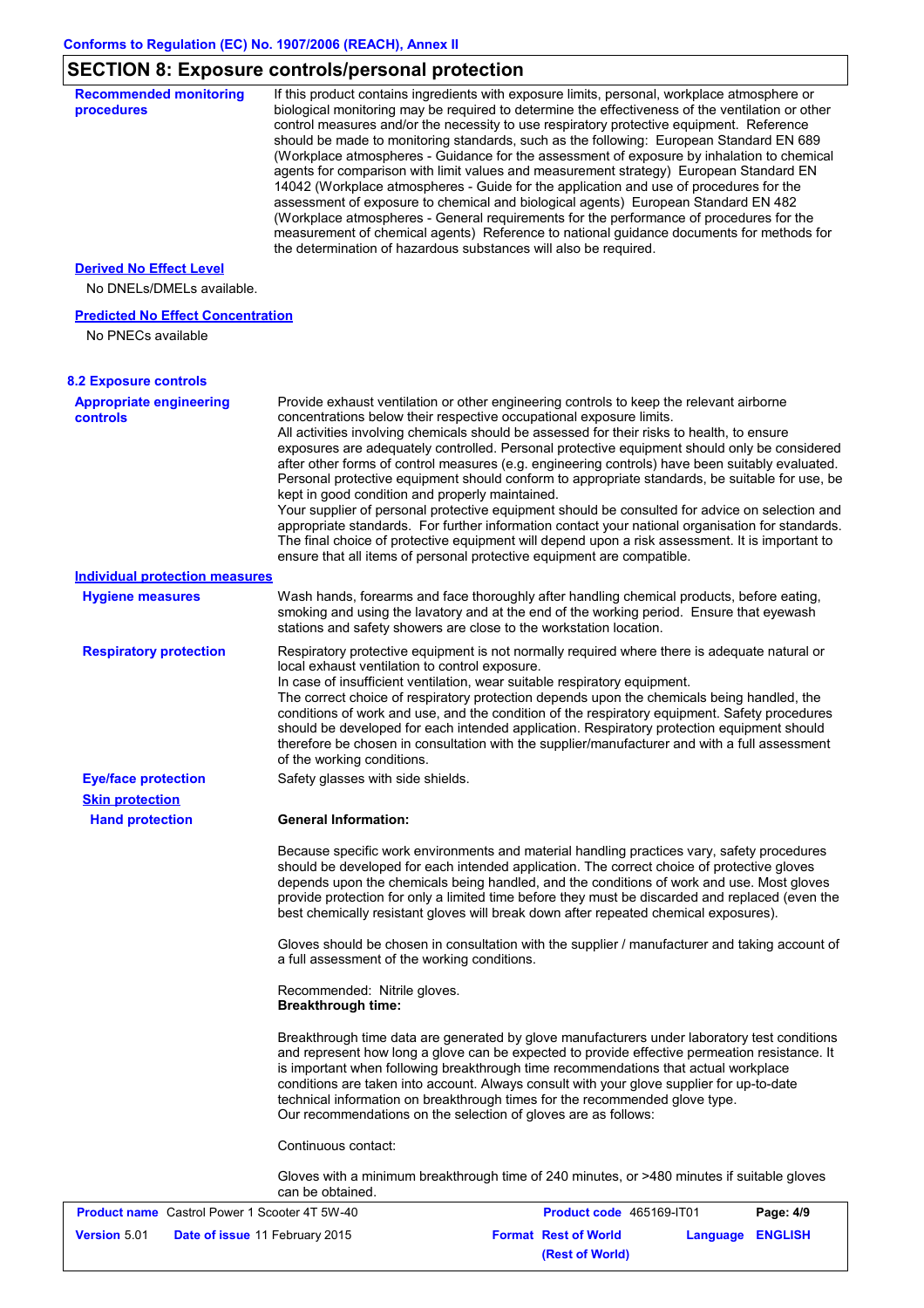### **SECTION 8: Exposure controls/personal protection**

If suitable gloves are not available to offer that level of protection, gloves with shorter breakthrough times may be acceptable as long as appropriate glove maintenance and replacement regimes are determined and adhered to.

Short-term / splash protection:

Recommended breakthrough times as above.

It is recognised that for short-term, transient exposures, gloves with shorter breakthrough times may commonly be used. Therefore, appropriate maintenance and replacement regimes must be determined and rigorously followed.

### **Glove Thickness:**

For general applications, we recommend gloves with a thickness typically greater than 0.35 mm.

It should be emphasised that glove thickness is not necessarily a good predictor of glove resistance to a specific chemical, as the permeation efficiency of the glove will be dependent on the exact composition of the glove material. Therefore, glove selection should also be based on consideration of the task requirements and knowledge of breakthrough times. Glove thickness may also vary depending on the glove manufacturer, the glove type and the glove model. Therefore, the manufacturers' technical data should always be taken into account to ensure selection of the most appropriate glove for the task.

Note: Depending on the activity being conducted, gloves of varying thickness may be required for specific tasks. For example:

 • Thinner gloves (down to 0.1 mm or less) may be required where a high degree of manual dexterity is needed. However, these gloves are only likely to give short duration protection and would normally be just for single use applications, then disposed of.

 • Thicker gloves (up to 3 mm or more) may be required where there is a mechanical (as well as a chemical) risk i.e. where there is abrasion or puncture potential.

**Skin and body**

Use of protective clothing is good industrial practice.

Personal protective equipment for the body should be selected based on the task being performed and the risks involved and should be approved by a specialist before handling this product.

Cotton or polyester/cotton overalls will only provide protection against light superficial contamination that will not soak through to the skin. Overalls should be laundered on a regular basis. When the risk of skin exposure is high (e.g. when cleaning up spillages or if there is a risk of splashing) then chemical resistant aprons and/or impervious chemical suits and boots will be required.

**Personal protective equipment (Pictograms)**

**Environmental exposure controls**

Emissions from ventilation or work process equipment should be checked to ensure they comply with the requirements of environmental protection legislation. In some cases, fume scrubbers, filters or engineering modifications to the process equipment will be necessary to reduce emissions to acceptable levels.

**(Rest of World)**

# **SECTION 9: Physical and chemical properties**

| 9.1 Information on basic physical and chemical properties |                                                                      |                             |          |                |  |
|-----------------------------------------------------------|----------------------------------------------------------------------|-----------------------------|----------|----------------|--|
| <b>Appearance</b>                                         |                                                                      |                             |          |                |  |
| <b>Physical state</b>                                     | Liquid.                                                              |                             |          |                |  |
| <b>Colour</b>                                             | Red.                                                                 |                             |          |                |  |
| <b>Odour</b>                                              | Not available.                                                       |                             |          |                |  |
| <b>Odour threshold</b>                                    | Not available.<br>Not available.<br>Not available.<br>Not available. |                             |          |                |  |
| pH                                                        |                                                                      |                             |          |                |  |
| <b>Melting point/freezing point</b>                       |                                                                      |                             |          |                |  |
| Initial boiling point and boiling<br>range                |                                                                      |                             |          |                |  |
| <b>Pour point</b>                                         | $<$ -18 °C                                                           |                             |          |                |  |
| <b>Flash point</b>                                        | [Product does not sustain combustion.]                               |                             |          |                |  |
| <b>Evaporation rate</b>                                   | Not available.                                                       |                             |          |                |  |
| <b>Product name</b> Castrol Power 1 Scooter 4T 5W-40      |                                                                      | Product code 465169-IT01    |          | Page: 5/9      |  |
| <b>Version 5.01</b><br>Date of issue 11 February 2015     |                                                                      | <b>Format Rest of World</b> | Language | <b>ENGLISH</b> |  |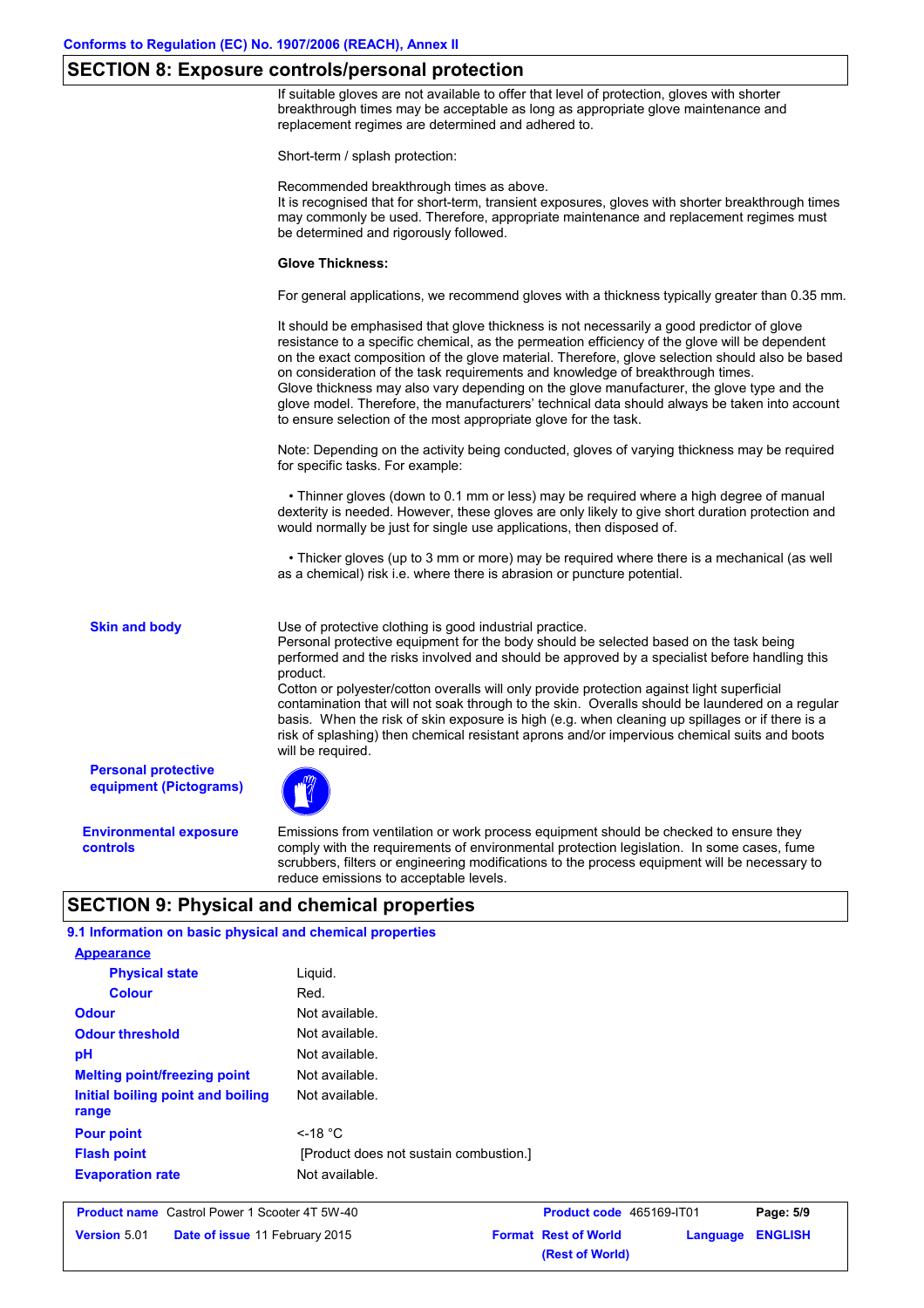# **SECTION 9: Physical and chemical properties**

| <b>Flammability (solid, gas)</b>                       | Not available.                                                                                                                   |
|--------------------------------------------------------|----------------------------------------------------------------------------------------------------------------------------------|
| <b>Upper/lower flammability or</b><br>explosive limits | Not available.                                                                                                                   |
| <b>Vapour pressure</b>                                 | Not available.                                                                                                                   |
| <b>Vapour density</b>                                  | Not available.                                                                                                                   |
| <b>Relative density</b>                                | Not available.                                                                                                                   |
| <b>Density</b>                                         | 851 kg/m <sup>3</sup> (0.851 g/cm <sup>3</sup> ) at 20°C                                                                         |
| <b>Solubility(ies)</b>                                 | insoluble in water.                                                                                                              |
| <b>Partition coefficient: n-octanol/</b><br>water      | >3                                                                                                                               |
| <b>Auto-ignition temperature</b>                       | Not available.                                                                                                                   |
| <b>Decomposition temperature</b>                       | Not available.                                                                                                                   |
| <b>Viscosity</b>                                       | Kinematic: 76 mm <sup>2</sup> /s (76 cSt) at $40^{\circ}$ C<br>Kinematic: 13.5 mm <sup>2</sup> /s (13.5 cSt) at 100 $^{\circ}$ C |
| <b>Explosive properties</b>                            | Not available.                                                                                                                   |
| <b>Oxidising properties</b>                            | Not available.                                                                                                                   |

### **9.2 Other information**

No additional information.

| <b>SECTION 10: Stability and reactivity</b>       |                                                                                                                                                                         |  |
|---------------------------------------------------|-------------------------------------------------------------------------------------------------------------------------------------------------------------------------|--|
| <b>10.1 Reactivity</b>                            | No specific test data available for this product. Refer to Conditions to avoid and Incompatible<br>materials for additional information.                                |  |
| <b>10.2 Chemical stability</b>                    | The product is stable.                                                                                                                                                  |  |
| <b>10.3 Possibility of</b><br>hazardous reactions | Under normal conditions of storage and use, hazardous reactions will not occur.<br>Under normal conditions of storage and use, hazardous polymerisation will not occur. |  |
| <b>10.4 Conditions to avoid</b>                   | Avoid all possible sources of ignition (spark or flame).                                                                                                                |  |
| <b>10.5 Incompatible materials</b>                | Reactive or incompatible with the following materials: oxidising materials.                                                                                             |  |
| <b>10.6 Hazardous</b><br>decomposition products   | Under normal conditions of storage and use, hazardous decomposition products should not be<br>produced.                                                                 |  |

# **SECTION 11: Toxicological information**

# **11.1 Information on toxicological effects**

### **Acute toxicity estimates**

| <b>Route</b>                                         |                                                                                                     | <b>ATE value</b>                                           |                |  |
|------------------------------------------------------|-----------------------------------------------------------------------------------------------------|------------------------------------------------------------|----------------|--|
| Not available.                                       |                                                                                                     |                                                            |                |  |
| Information on the likely<br>routes of exposure      | Routes of entry anticipated: Dermal, Inhalation.                                                    |                                                            |                |  |
| <b>Potential acute health effects</b>                |                                                                                                     |                                                            |                |  |
| <b>Inhalation</b>                                    | Vapour inhalation under ambient conditions is not normally a problem due to low vapour<br>pressure. |                                                            |                |  |
| <b>Ingestion</b>                                     |                                                                                                     | No known significant effects or critical hazards.          |                |  |
| <b>Skin contact</b>                                  | Defatting to the skin. May cause skin dryness and irritation.                                       |                                                            |                |  |
| <b>Eye contact</b>                                   | No known significant effects or critical hazards.                                                   |                                                            |                |  |
|                                                      | Symptoms related to the physical, chemical and toxicological characteristics                        |                                                            |                |  |
| <b>Inhalation</b>                                    | No specific data.                                                                                   |                                                            |                |  |
| <b>Ingestion</b>                                     | No specific data.                                                                                   |                                                            |                |  |
| <b>Skin contact</b>                                  | Adverse symptoms may include the following:<br>irritation<br>dryness<br>cracking                    |                                                            |                |  |
| <b>Eye contact</b>                                   | No specific data.                                                                                   |                                                            |                |  |
| <b>Product name</b> Castrol Power 1 Scooter 4T 5W-40 |                                                                                                     | Product code 465169-IT01                                   | Page: 6/9      |  |
| Version 5.01                                         | Date of issue 11 February 2015                                                                      | <b>Format Rest of World</b><br>Language<br>(Rest of World) | <b>ENGLISH</b> |  |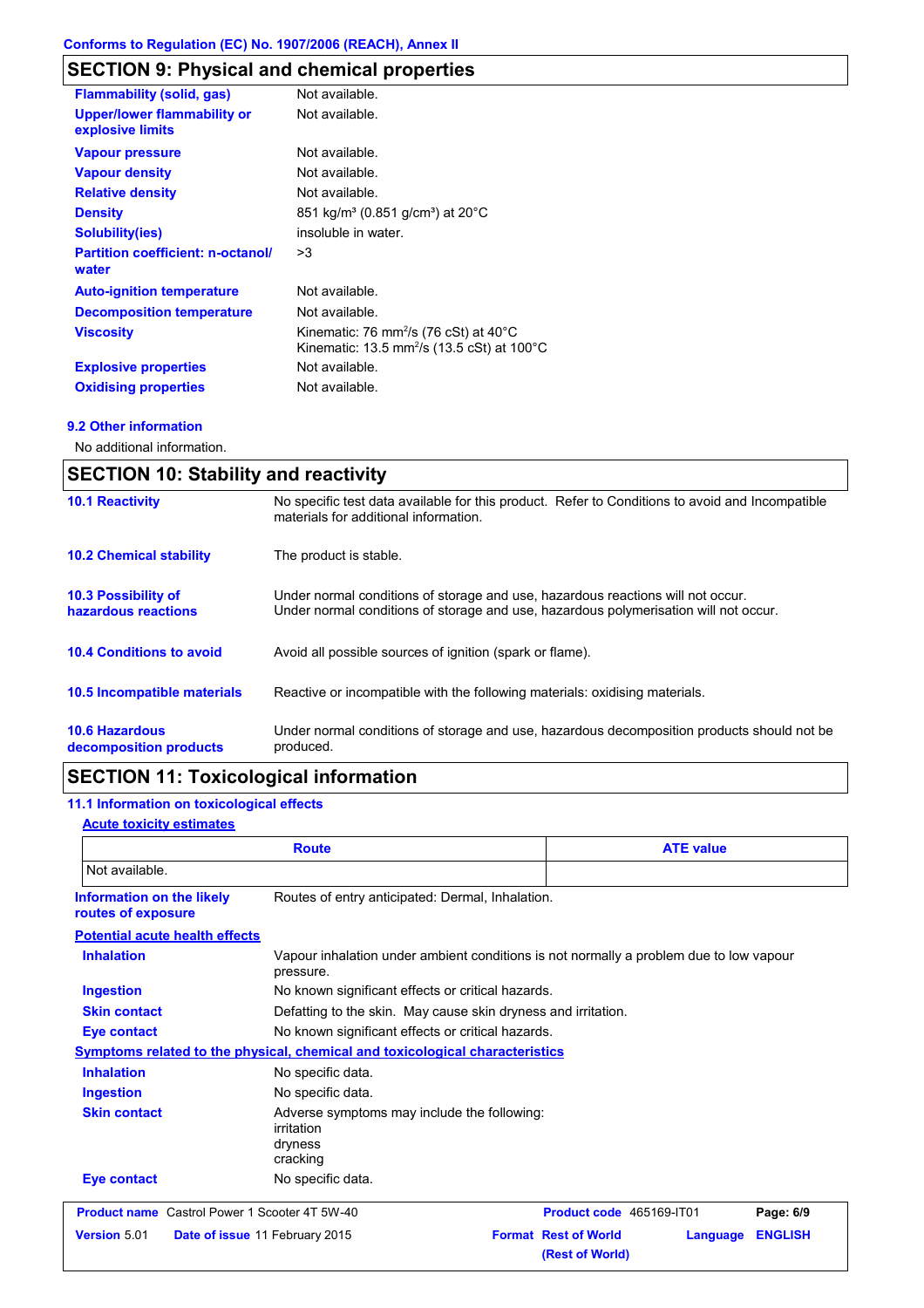# **SECTION 11: Toxicological information**

|                                         | Delayed and immediate effects and also chronic effects from short and long term exposure                                                                                                                                                                                                                                                                                                                 |
|-----------------------------------------|----------------------------------------------------------------------------------------------------------------------------------------------------------------------------------------------------------------------------------------------------------------------------------------------------------------------------------------------------------------------------------------------------------|
| <b>Inhalation</b>                       | Overexposure to the inhalation of airborne droplets or aerosols may cause irritation of the<br>respiratory tract.                                                                                                                                                                                                                                                                                        |
| Ingestion                               | Ingestion of large quantities may cause nausea and diarrhoea.                                                                                                                                                                                                                                                                                                                                            |
| <b>Skin contact</b>                     | Prolonged or repeated contact can defat the skin and lead to irritation and/or dermatitis.                                                                                                                                                                                                                                                                                                               |
| Eye contact                             | Potential risk of transient stinging or redness if accidental eye contact occurs.                                                                                                                                                                                                                                                                                                                        |
| <b>Potential chronic health effects</b> |                                                                                                                                                                                                                                                                                                                                                                                                          |
| <b>General</b>                          | USED ENGINE OILS<br>Combustion products resulting from the operation of internal combustion engines contaminate<br>engine oils during use. Used engine oil may contain hazardous components which have the<br>potential to cause skin cancer. Frequent or prolonged contact with all types and makes of used<br>engine oil must therefore be avoided and a high standard of personal hygiene maintained. |
| <b>Carcinogenicity</b>                  | No known significant effects or critical hazards.                                                                                                                                                                                                                                                                                                                                                        |
| <b>Mutagenicity</b>                     | No known significant effects or critical hazards.                                                                                                                                                                                                                                                                                                                                                        |
| <b>Developmental effects</b>            | No known significant effects or critical hazards.                                                                                                                                                                                                                                                                                                                                                        |
| <b>Fertility effects</b>                | No known significant effects or critical hazards.                                                                                                                                                                                                                                                                                                                                                        |

# **SECTION 12: Ecological information**

# **12.1 Toxicity**

**Environmental hazards** Not classified as dangerous

### **12.2 Persistence and degradability**

Not expected to be rapidly degradable.

### **12.3 Bioaccumulative potential**

This product is not expected to bioaccumulate through food chains in the environment.

| <b>12.4 Mobility in soil</b>                                                            |                                                                                                                           |  |  |
|-----------------------------------------------------------------------------------------|---------------------------------------------------------------------------------------------------------------------------|--|--|
| <b>Soil/water partition</b><br><b>coefficient</b> (K <sub>oc</sub> )                    | Not available.                                                                                                            |  |  |
| <b>Mobility</b><br>Spillages may penetrate the soil causing ground water contamination. |                                                                                                                           |  |  |
| 12.5 Results of PBT and vPvB assessment                                                 |                                                                                                                           |  |  |
| <b>PBT</b>                                                                              | Not applicable.                                                                                                           |  |  |
| <b>vPvB</b>                                                                             | Not applicable.                                                                                                           |  |  |
| 12.6 Other adverse effects                                                              |                                                                                                                           |  |  |
| <b>Other ecological information</b>                                                     | Spills may form a film on water surfaces causing physical damage to organisms. Oxygen<br>transfer could also be impaired. |  |  |

# **SECTION 13: Disposal considerations**

### **13.1 Waste treatment methods**

### **Product**

**Methods of disposal**

Where possible, arrange for product to be recycled. Dispose of via an authorised person/ licensed waste disposal contractor in accordance with local regulations.

### **European waste catalogue (EWC) Hazardous waste** Yes.

| Waste code | <b>Waste designation</b>                                         |  |
|------------|------------------------------------------------------------------|--|
| $130205*$  | Imineral-based non-chlorinated engine, gear and lubricating oils |  |

However, deviation from the intended use and/or the presence of any potential contaminants may require an alternative waste disposal code to be assigned by the end user.

### **Packaging**

| <b>Methods of disposal</b> | Where possible, arrange for product to be recycled. Dispose of via an authorised person/<br>licensed waste disposal contractor in accordance with local regulations.                                                                    |
|----------------------------|-----------------------------------------------------------------------------------------------------------------------------------------------------------------------------------------------------------------------------------------|
| <b>Special precautions</b> | This material and its container must be disposed of in a safe way. Empty containers or liners<br>may retain some product residues. Avoid dispersal of spilt material and runoff and contact with<br>soil, waterways, drains and sewers. |

| <b>Product name</b> Castrol Power 1 Scooter 4T 5W-40 |                                       | <b>Product code</b> 465169-IT01 |                             | Page: 7/9               |  |
|------------------------------------------------------|---------------------------------------|---------------------------------|-----------------------------|-------------------------|--|
| <b>Version 5.01</b>                                  | <b>Date of issue 11 February 2015</b> |                                 | <b>Format Rest of World</b> | <b>Language ENGLISH</b> |  |
|                                                      |                                       |                                 | (Rest of World)             |                         |  |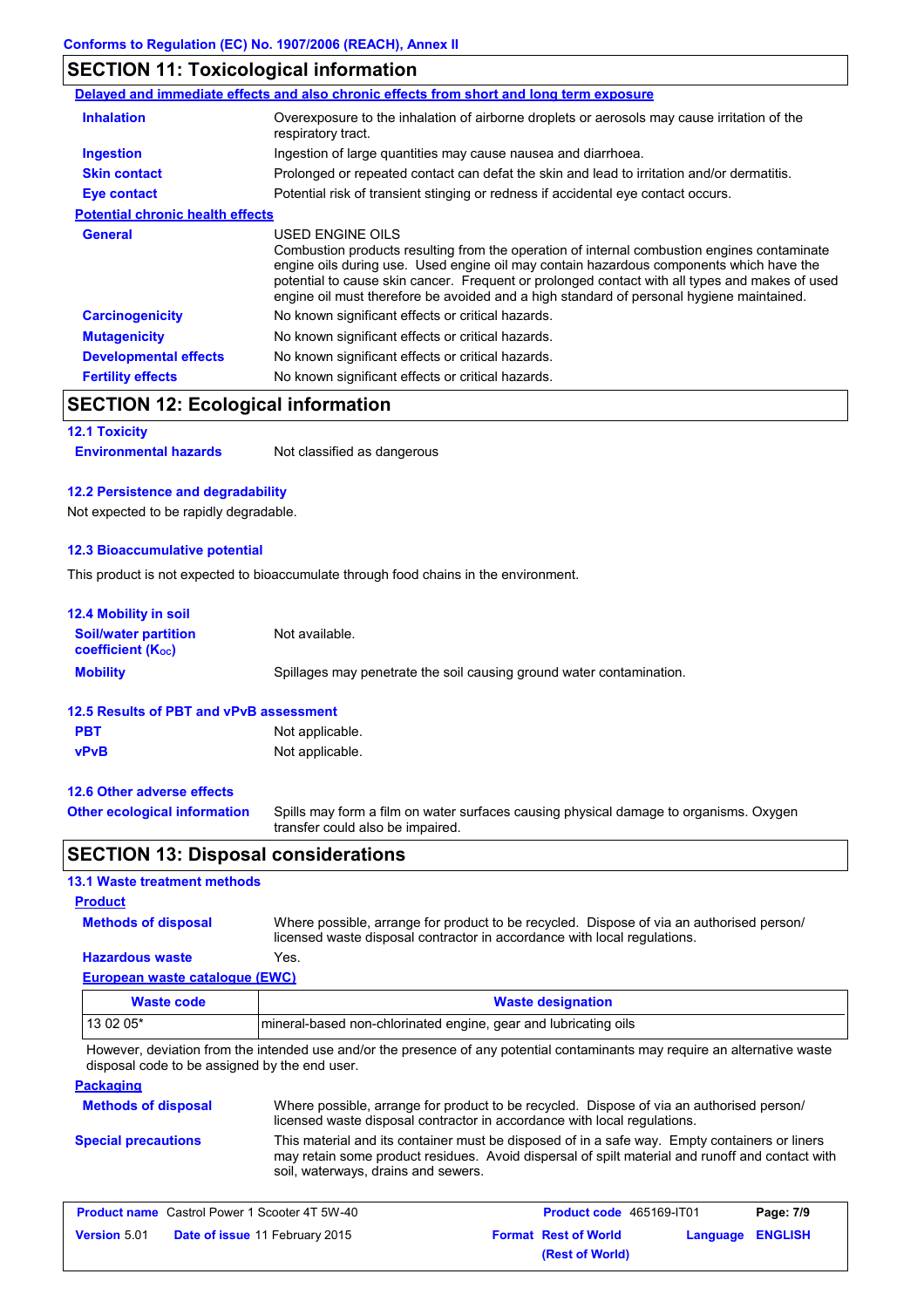# **SECTION 14: Transport information**

|                                           | <b>ADR/RID</b> | <b>ADN</b>     | <b>IMDG</b>    | <b>IATA</b>    |
|-------------------------------------------|----------------|----------------|----------------|----------------|
| 14.1 UN number                            | Not regulated. | Not regulated. | Not regulated. | Not regulated. |
| 14.2 UN proper<br>shipping name           |                |                |                |                |
| <b>14.3 Transport</b><br>hazard class(es) |                |                |                |                |
| 14.4 Packing<br>group                     |                |                |                |                |
| 14.5<br><b>Environmental</b><br>hazards   | No.            | No.            | No.            | No.            |
| <b>Additional</b><br><b>information</b>   |                |                |                |                |

**14.6 Special precautions for user** Not available.

# **SECTION 15: Regulatory information**

**Other regulations Annex XVII - Restrictions** Not applicable. **on the manufacture, placing on the market and use of certain dangerous substances, mixtures and articles REACH Status** The company, as identified in Section 1, sells this product in the EU in compliance with the current requirements of REACH. **15.1 Safety, health and environmental regulations/legislation specific for the substance or mixture EU Regulation (EC) No. 1907/2006 (REACH) Annex XIV - List of substances subject to authorisation Substances of very high concern** None of the components are listed. All components are listed or exempted. All components are listed or exempted. All components are listed or exempted. All components are listed or exempted. All components are listed or exempted. All components are listed or exempted. All components are listed or exempted. **United States inventory (TSCA 8b) Australia inventory (AICS) Canada inventory China inventory (IECSC) Japan inventory (ENCS) Korea inventory (KECI) Philippines inventory (PICCS) Taiwan inventory (CSNN)** Not determined.

| <b>15.2 Chemical Safety</b> |  |
|-----------------------------|--|
| <b>Assessment</b>           |  |

This product contains substances for which Chemical Safety Assessments are still required.